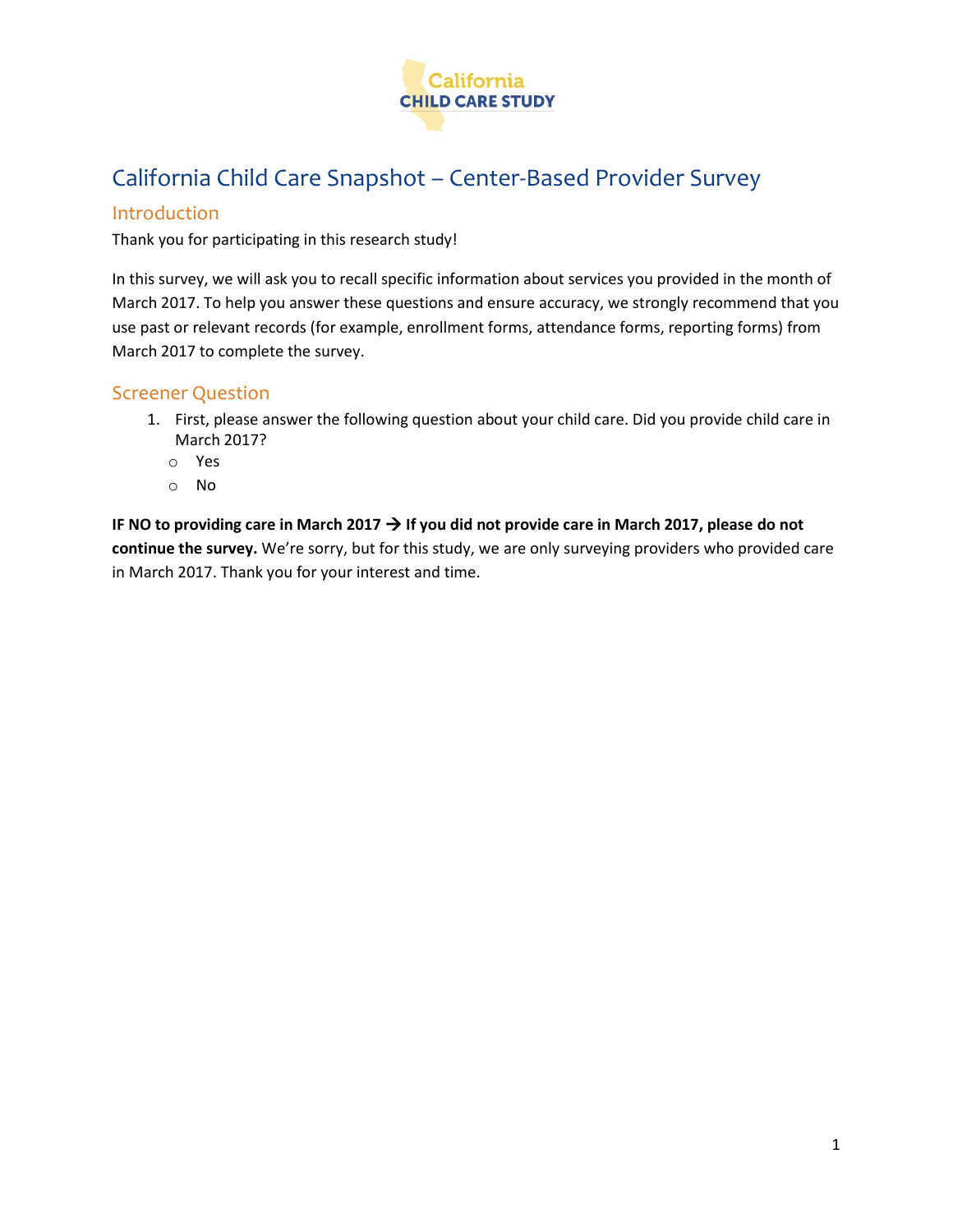# Section 1: Number of Children and Families

Next, we'd like to learn more about child care you provided in March 2017, including your enrollment and receipt of subsidies for children in the following age groups:

- 0-18 months
- 19-24 months
- 25-35 months
- 3-5 years old (not yet in transitional kindergarten or kindergarten)
- 5 years or older (in transitional kindergarten or higher)
- 2. Were any **0-18-month-old children** enrolled in your program in March 2017?
	- o Yes
	- $\circ$  No  $\rightarrow$  skip to 5
	- $\circ$  Don't know  $\rightarrow$  skip to 5
	- o I prefer not to answer  $\rightarrow$  skip to 5
- 3. How many **0-18-month-old-children** were enrolled in your program in March 2017?
	- o \_\_\_\_\_\_\_\_\_ (*Enter a number*)
	- o Don't know
	- o I prefer not to answer
- 4. How many **0-18-month-old-children** in your program received a subsidy in March 2017?
	- o \_\_\_\_\_\_\_\_\_ (*Enter a number*)
	- o Don't know
	- o I prefer not to answer
- 5. Were any **19-24-month-old children** enrolled in your program in March 2017?
	- o Yes
	- $\circ$  No  $\rightarrow$  skip to 8
	- $\circ$  Don't know  $\rightarrow$  skip to 8
	- o I prefer not to answer  $\rightarrow$  skip to 8
- 6. How many **19-24-month-old children** were enrolled in your program in March 2017?
	- o \_\_\_\_\_\_\_\_\_ (*Enter a number*)
	- o Don't know
	- o I prefer not to answer
- 7. How many **19-24-month-old children** in your program received a subsidy in March 2017?
	- o \_\_\_\_\_\_\_\_\_ (*Enter a number*)
	- o Don't know
	- o I prefer not to answer
- 8. Were any **25-35-month-old children** enrolled in your program in March 2017?
	- o Yes
	- $\circ$  No  $\rightarrow$  skip to 11
	- $\circ$  Don't know  $\rightarrow$  skip to 11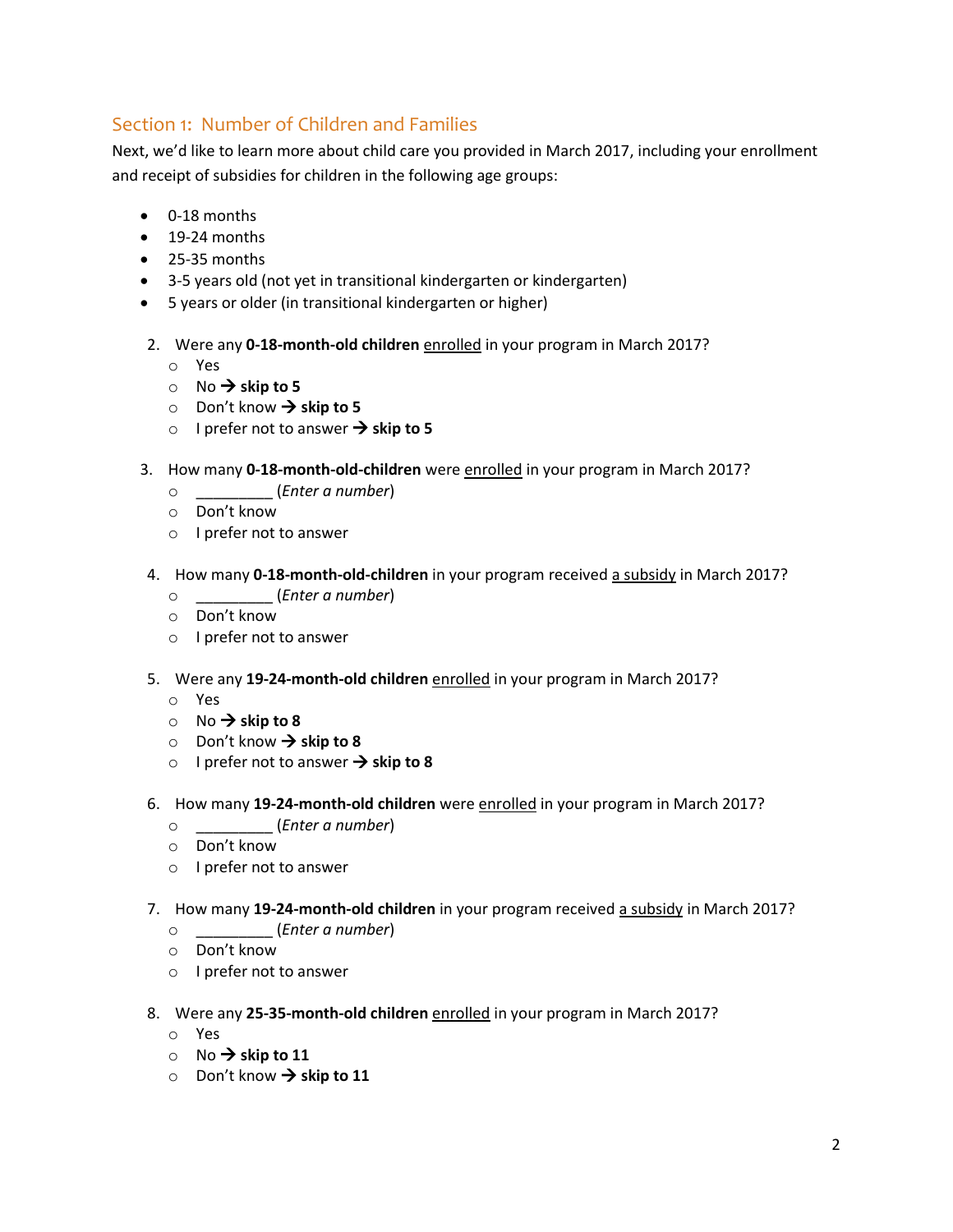- o I prefer not to answer  $\rightarrow$  skip to 11
- 9. How many **25-35-month-old children** were enrolled in your program in March 2017?
	- o \_\_\_\_\_\_\_\_\_ (*Enter a number*)
	- o Don't know
	- o I prefer not to answer
- 10. How many **25-35-month-old children** in your program received a subsidy in March 2017?
	- o \_\_\_\_\_\_\_\_\_ (*Enter a number*)
	- o Don't know
	- o I prefer not to answer
- 11. Were any **3-5-year-old children** (not yet in transitional kindergarten or kindergarten) enrolled in your program in March 2017?
	- o Yes
	- $\circ$  No  $\rightarrow$  skip to 14
	- $\circ$  Don't know  $\rightarrow$  skip to 14
	- o I prefer not to answer  $\rightarrow$  skip to 14
- 12. How many **3-5-year-old children** (not yet in transitional kindergarten or kindergarten) were enrolled in your program in March 2017?
	- o \_\_\_\_\_\_\_\_\_ (*Enter a number*)
	- o Don't know
	- o I prefer not to answer
- 13. How many **3-5-year-old children** (not yet in transitional kindergarten or kindergarten) received a subsidy in March 2017?
	- o \_\_\_\_\_\_\_\_\_ (*Enter a number*)
	- o Don't know
	- o I prefer not to answer
- 14. Were any children **5 years or older** (in transitional kindergarten or higher) enrolled in your program in March 2017?
	- o Yes
	- $\circ$  No  $\rightarrow$  skip to 17
	- $\circ$  Don't know  $\rightarrow$  skip to 17
	- o I prefer not to answer  $\rightarrow$  skip to 17
- 15. How many children **5 years or older** (in transitional kindergarten or higher) were enrolled in your program in March 2017?
	- o \_\_\_\_\_\_\_\_\_ (*Enter a number*)
	- o Don't know
	- o I prefer not to answer
- 16. How many children **5 years or older** (in transitional kindergarten or higher) in your program received a subsidy in March 2017?
	- o \_\_\_\_\_\_\_\_\_ (*Enter a number*)
	- o Don't know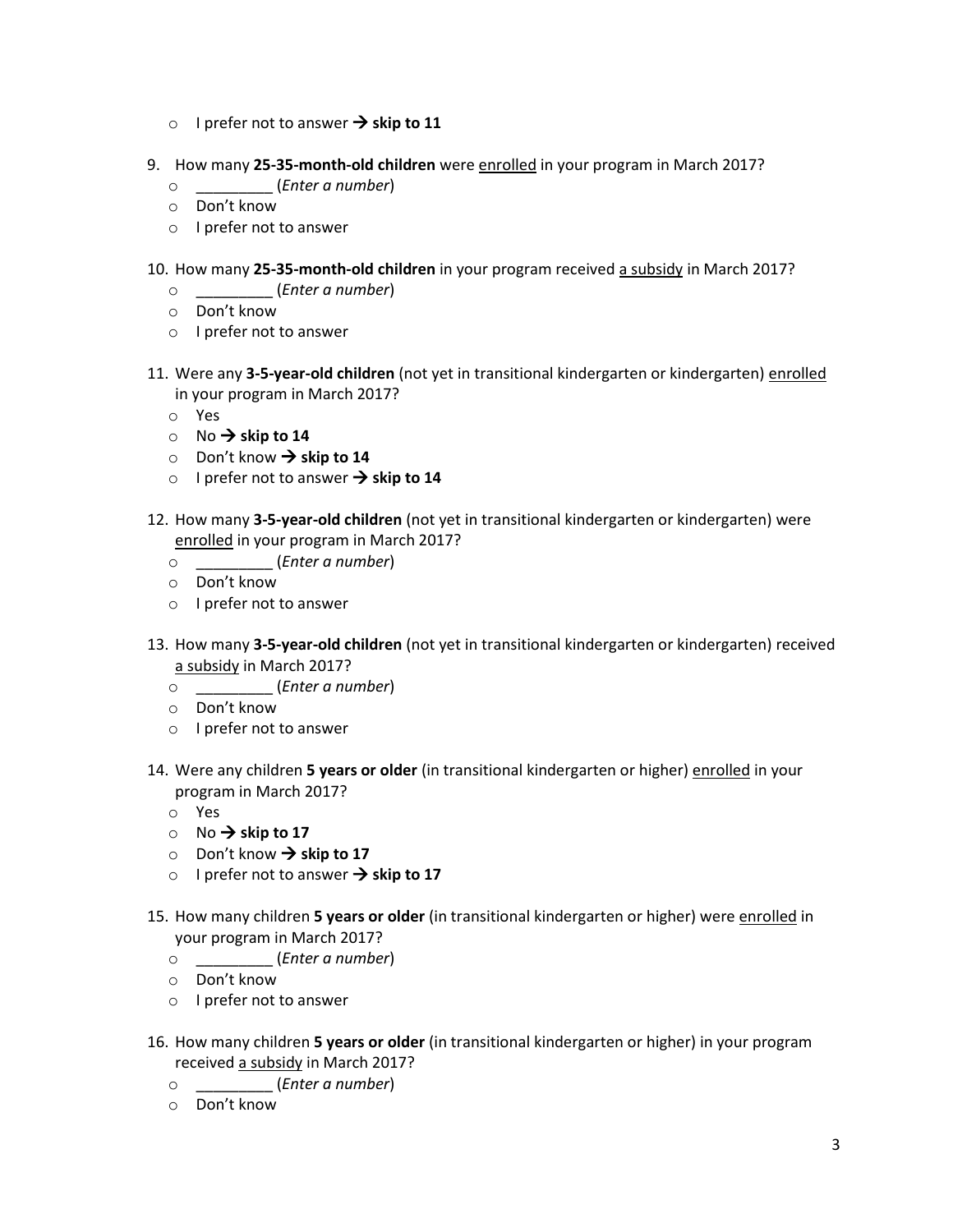### o I prefer not to answer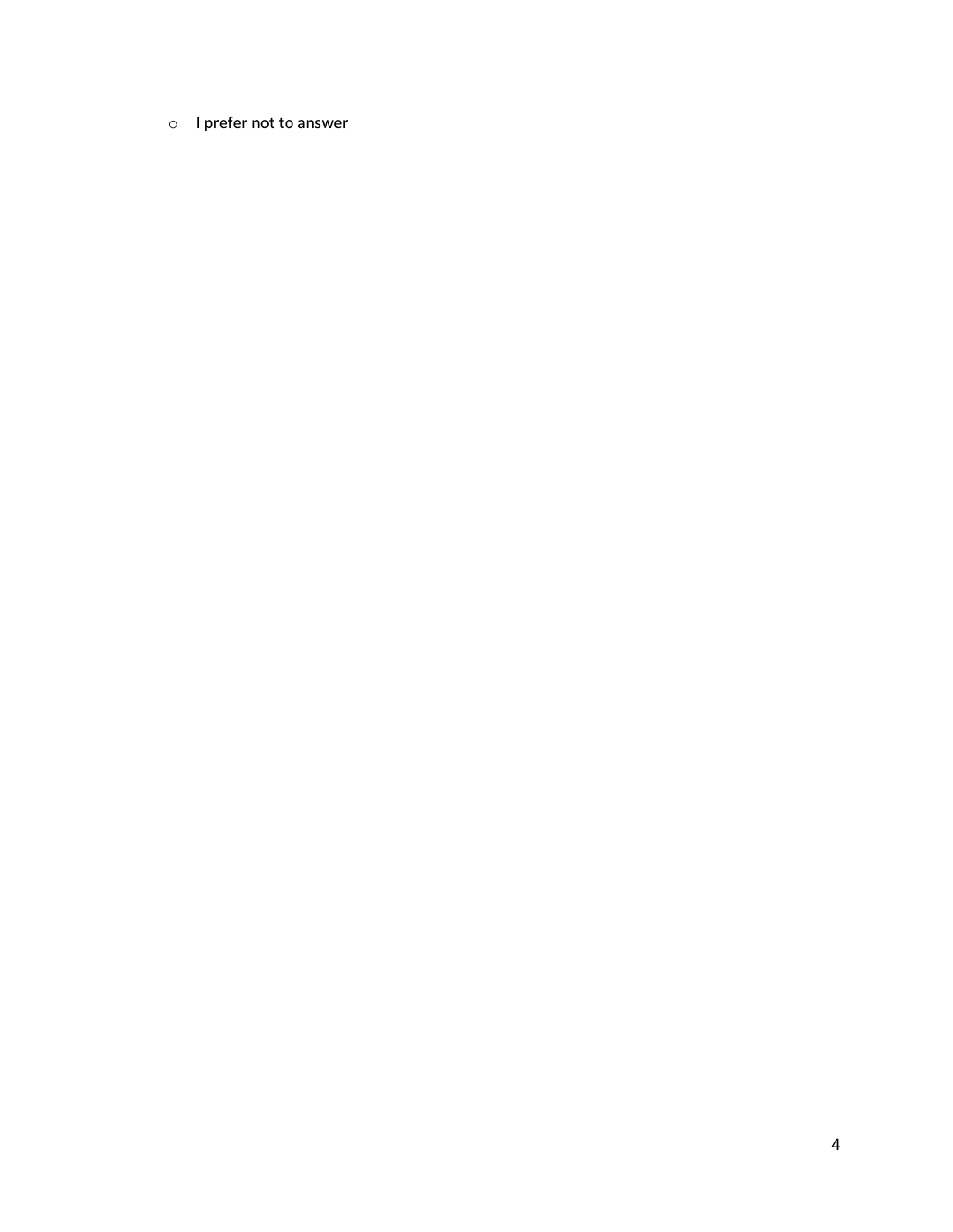# Section 2: Ratios, Classroom Size, and Hours of Care

Please think about your **center's policies** on child-to-adult ratios in March 2017.

What was your child-to-adult ratio for:

#### 17. **0-18-month-old children?**

|  | Child(ren) to | Adult(s) |
|--|---------------|----------|
|--|---------------|----------|

- o Don't know
- o I prefer not to answer
- o Not applicable

#### 18. **19- 24-month-old children?**

**Child(ren)** to **Adult(s)**

- o Don't know
- o I prefer not to answer
- o Not applicable

#### 19. **25-35-month-old children?**

**Child(ren)** to **Adult(s)**

- o Don't know
- o I prefer not to answer
- o Not applicable

20. **3-5-year-old children** (not yet in transitional kindergarten or kindergarten)?

**Child(ren)** to **Adult(s)**

- o Don't know
- o I prefer not to answer
- o Not applicable
- 21. **Children 5 years or older** (in transitional kindergarten or higher)?

**Child(ren)** to **Adult(s)** 

- o Don't know
- o I prefer not to answer
- o Not applicable

Please think about your center's **classroom sizes** in March 2017.

- 22. For **0-18-month-old children**, what was the typical classroom size at your center in March 2017?
	- o \_\_\_\_\_\_\_\_\_\_ (*Enter a number*)
	- o Don't know
	- o I prefer not to answer
	- o Not applicable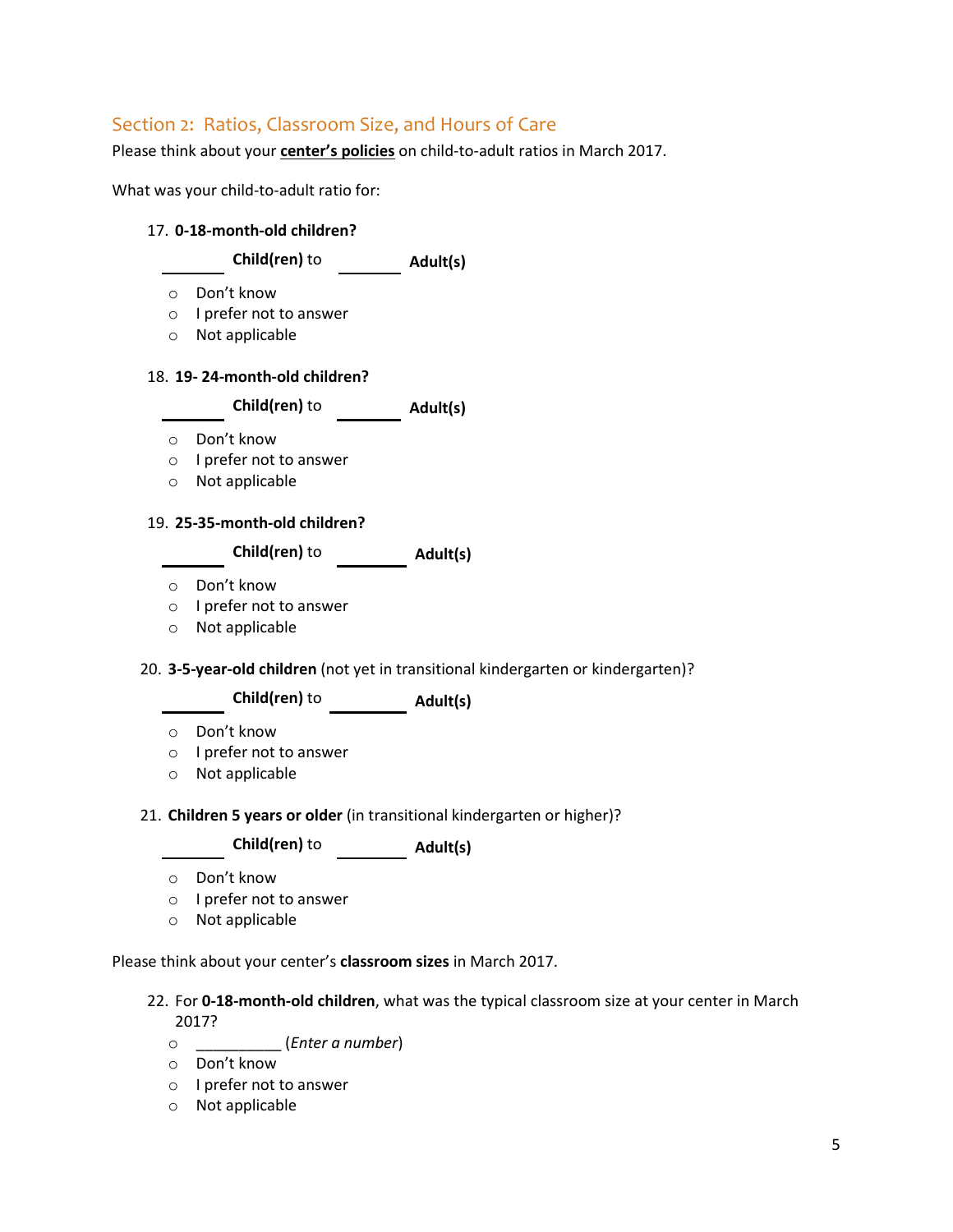- 23. For **19‐24‐month‐old children**, what was the typical classroom size at your center in March 2017?
	- o \_\_\_\_\_\_\_\_\_\_ (*Enter a number*)
	- o Don't know
	- o I prefer not to answer
	- o Not applicable
- 24. For **25‐35‐month‐old children**, what was the typical classroom size at your center in March 2017?
	- o \_\_\_\_\_\_\_\_\_\_ (*Enter a number*)
	- o Don't know
	- o I prefer not to answer
	- o Not applicable
- 25. For **3‐5‐year‐old children** (not yet in transitional kindergarten or kindergarten), what was the typical classroom size at your center in March 2017?
	- o \_\_\_\_\_\_\_\_\_\_ (*Enter a number*)
	- o Don't know
	- o I prefer not to answer
	- o Not applicable
- 26. For **children 5 years or older** (in transitional kindergarten or higher), what was the typical classroom size at your center in March 2017?
	- o \_\_\_\_\_\_\_\_\_\_ (*Enter a number*)
	- o Don't know
	- o I prefer not to answer
	- o Not applicable
- *27.* Which days of the week was your program typically open in March 2017? *Please select all that apply.*
	- Monday
	- Tuesday
	- Wednesday
	- **Thursday**
	- Friday
	- □ Saturday
	- □ Sunday
	- Don't know
	- $\Box$  I prefer not to answer

28. Did your program open at the same time each day in March 2017?

- o Yes
- $\circ$  No  $\rightarrow$  skip to 30
- o Don't know **skip to 30**
- o I prefer not to answer **skip to 30**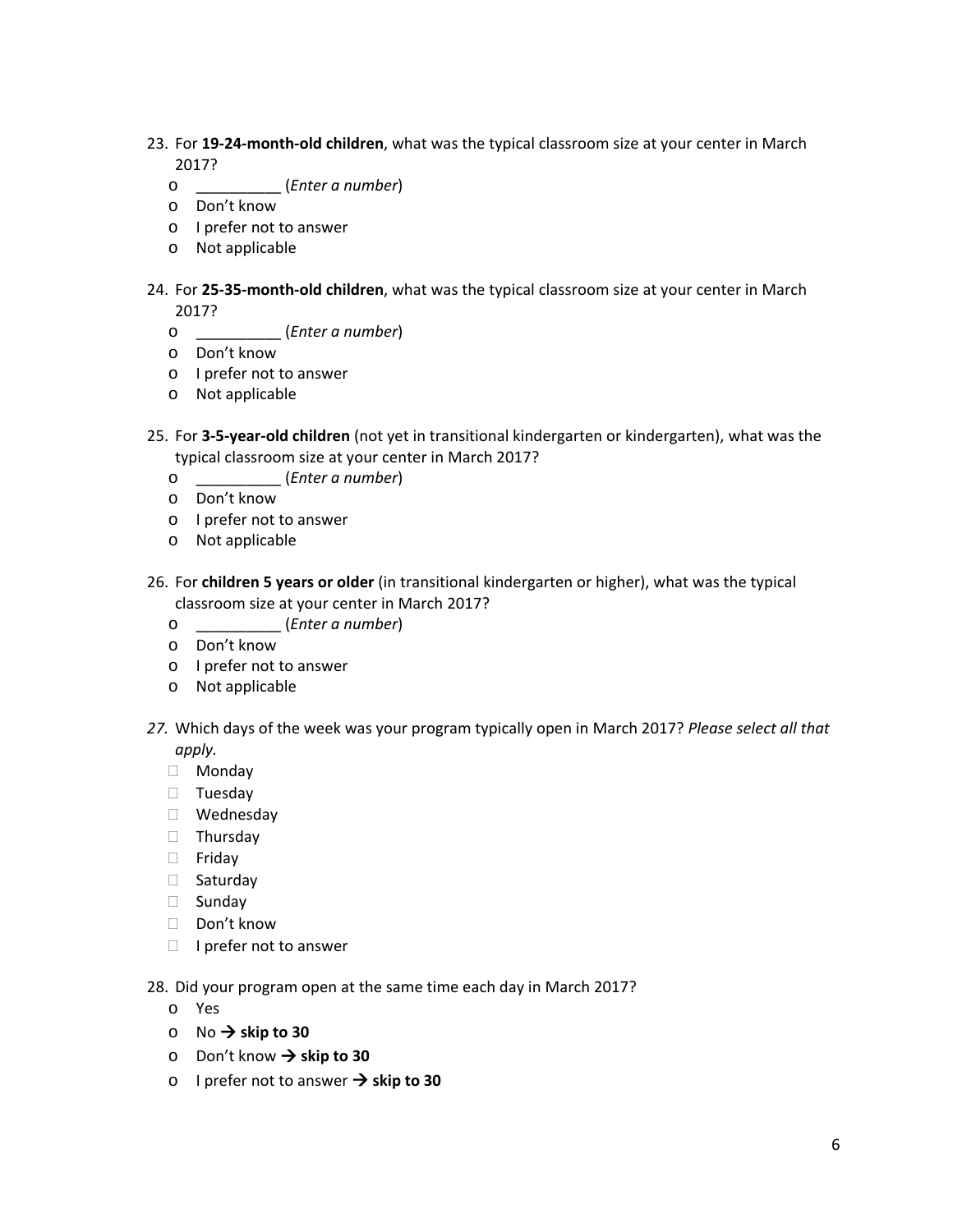29. What time did your program open each day in March 2017?

|  | <b>Opening Time</b> |  |
|--|---------------------|--|
|  |                     |  |

30. Did your program close at the same time each day in March 2017?

- o Yes
- $\circ$  No  $\rightarrow$  skip to 32
- o Don't know **skip to 32**
- o I prefer not to answer  $\rightarrow$  skip to 32
- 31. What time did your program close each day in March 2017?

| <b>Closing Time</b> |  |  |  |  |  |  |  |  |  |
|---------------------|--|--|--|--|--|--|--|--|--|
|                     |  |  |  |  |  |  |  |  |  |

- 32. In March 2017, what time did your program open on **Mondays**? \_\_\_\_ /Don't Know/I prefer not to answer
- 33. In March 2017, what time did your program close on **Mondays**? \_\_\_\_ /Don't Know/I prefer not to answer
- 34. In March 2017, what time did your program open on **Tuesdays**? \_\_\_\_ /Don't Know/I prefer not to answer
- 35. In March 2017, what time did your program close on **Tuesdays**? \_\_\_\_ /Don't Know/I prefer not to answer
- 36. In March 2017, what time did your program open on **Wednesdays**? \_\_\_\_/Don't Know/I prefer not to answer
- 37. In March 2017, what time did your program close on **Wednesdays**? \_\_\_\_ /Don't Know/I prefer not to answer
- 38. In March 2017, what time did your program open on **Thursdays**? \_\_\_\_ /Don't Know/I prefer not to answer
- 39. In March 2017, what time did your program close on **Thursdays**? \_\_\_\_ /Don't Know/I prefer not to answer
- 40. In March 2017, what time did your program open on **Fridays**? \_\_\_\_/Don't Know/I prefer not to answer
- 41. In March 2017, what time did your program close on **Fridays**? \_\_\_\_ /Don't Know/I prefer not to answer
- 42. In March 2017, what time did your program open on **Saturdays**? \_\_\_\_ /Don't Know/I prefer not to answer
- 43. In March 2017, what time did your program close on **Saturdays**? \_\_\_\_ /Don't Know/I prefer not to answer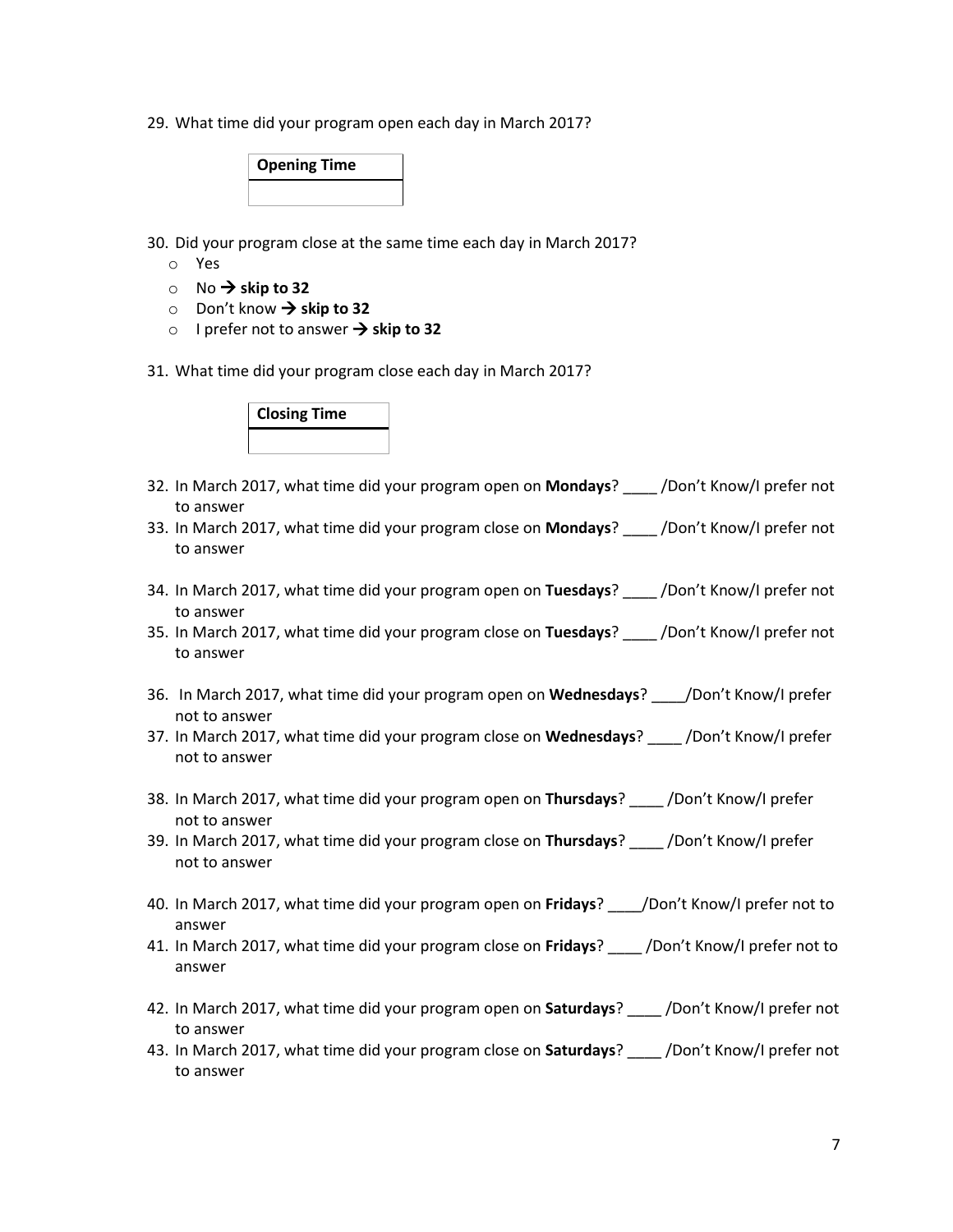- 44. In March 2017, what time did your program open on **Sundays**? \_\_\_\_/Don't Know/I prefer not to answer
- 45. In March 2017, what time did your program close on **Sundays**? \_\_\_\_ /Don't Know/I prefer not to answer

# Section 3: Tracking Child Development

Now we have some questions about developmental screenings or any tests or observations you use to tell if a child is learning basic skills when he or she should, or if there are delays.

- 46. Do you assess the development or progress of the children in your care?
	- o Yes
	- $\circ$  No  $\rightarrow$  skip to 48
	- $\circ$  Don't know  $\rightarrow$  skip to 48
	- o I prefer not to answer  $\rightarrow$  skip to 48
- 47. Which assessment(s) or developmental screener(s) do you use? *Please check all that apply.*
	- Ages and Stages Questionnaires
	- Desired Results Developmental Profile (DRDP)
	- □ Brigance Screens
	- □ Battelle Developmental Inventory
	- □ Early Screening Inventory-Preschool or Early Screening Inventory-Kindergarten
	- $\Box$  Developmental Indicators for the Assessment of Learning (DIAL)
	- D Denver Developmental Screening Test

\_\_\_\_\_\_\_\_\_\_\_\_\_\_\_\_\_\_\_\_\_\_\_\_\_\_\_\_\_

- Learning Accomplishment Profile-Diagnostic (LAP-D)
- $\Box$  Parents' Evaluation of Developmental Status (PEDS)
- Mullen Scales of Early Learning
- Another assessment or developmental screener. Please specify:
- $\Box$  Use something other than an assessment or screener. Please specify:
- Don't know
- $\Box$  I prefer not to answer

#### **If question 47 answered, all respondents skip to 50**

\_\_\_\_\_\_\_\_\_\_\_\_\_\_\_\_\_\_\_\_\_\_\_\_\_

48. Does an outside group assess the development or progress of the children in your care?

- o Yes
- $\circ$  No  $\rightarrow$  skip to 51
- $\circ$  Don't know  $\rightarrow$  skip to 51
- o I prefer not to answer  $\rightarrow$  skip to 51

49. Do you have access to the information they collect?

- o Yes
- $\circ$  No  $\rightarrow$  skip to 51
- Don't know → skip to 51
- $\circ$  I prefer not to answer  $\rightarrow$  skip to 51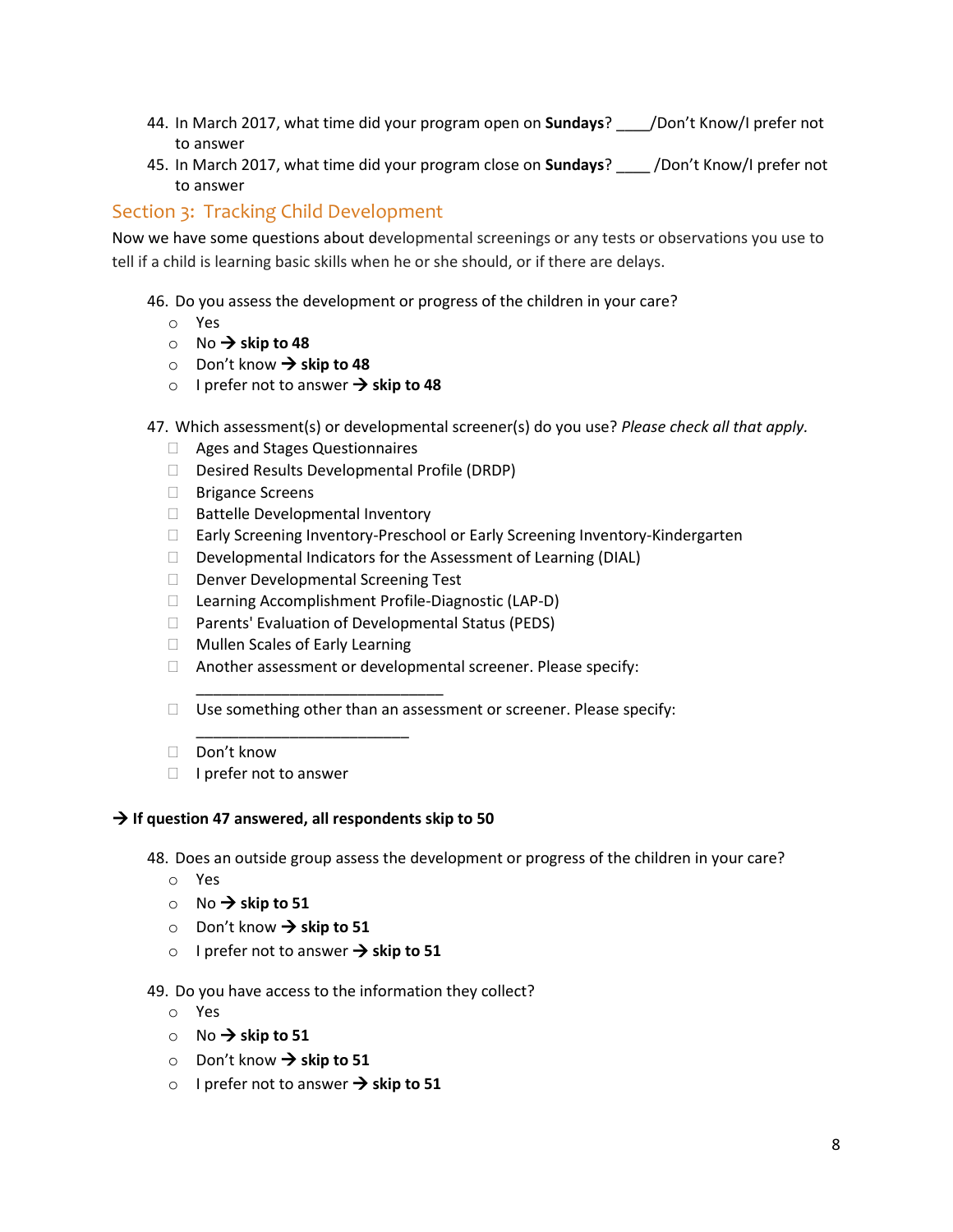- *50.* How do you use information from assessments or developmental screeners? *Please select all that apply.* 
	- $\Box$  To track developmental changes over time
	- $\Box$  To identify areas of developmental concern
	- $\Box$  To inform the referral process
	- $\Box$  To individualize learning goals and plans
	- $\Box$  To inform parents about their child's development
	- $\Box$  Other use. Please specify:
	- We don't use the information
	- □ Don't know
	- $\Box$  I prefer not to answer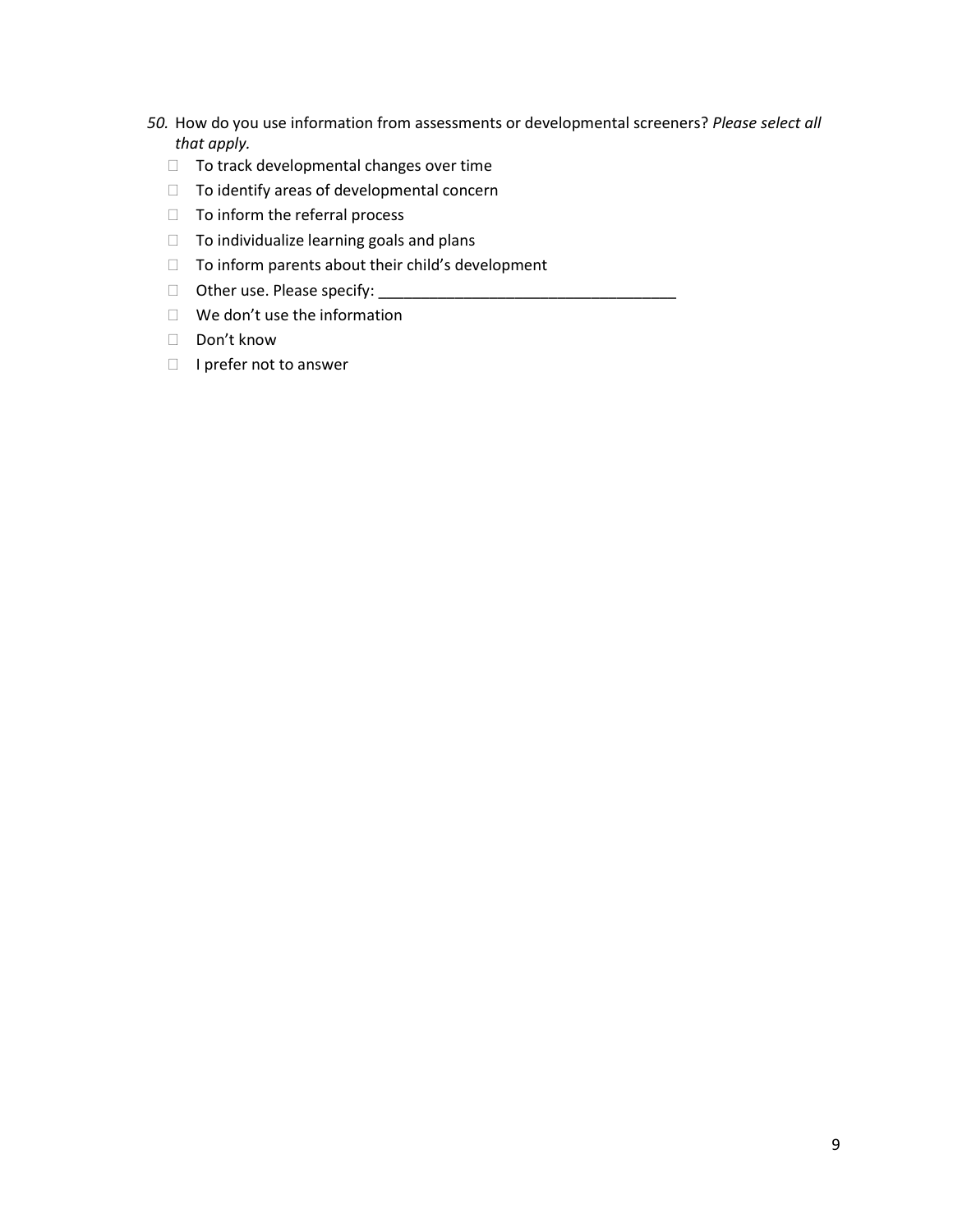### Section 4: You and Your Background

Finally, we have some questions about you, personally.

- 51. What is your gender?
	- o Male
	- o Female
	- o Non-binary/genderqueer/gender neutral
	- o Don't know
	- o I prefer not to answer
- 52. Do you speak any languages other than English at home?
	- o Yes
	- $\circ$  No  $\rightarrow$  skip to 54
	- o Don't know → skip to 54
	- o I prefer not to answer **skip to 54**
- 53. Which other language(s) do you speak at home? *Please select all that apply.*
	- $\square$  Spanish
	- Arabic
	- □ Chinese, Cantonese
	- Chinese, Mandarin
	- □ Chinese, other than Cantonese or Mandarin
	- □ French
	- German
	- Japanese
	- Korean
	- Punjabi
	- Portuguese
	- Russian
	- Tagalog
	- Vietnamese
	- $\Box$  Other Language(s). Please specify:
- 54. What is your primary language?
	- o English
	- o Spanish
	- o Arabic
	- o Chinese, Cantonese
	- o Chinese, Mandarin
	- o Chinese, other than Cantonese or Mandarin
	- o French
	- o German
	- o Japanese
	- o Korean
	- o Punjabi
	- o Portuguese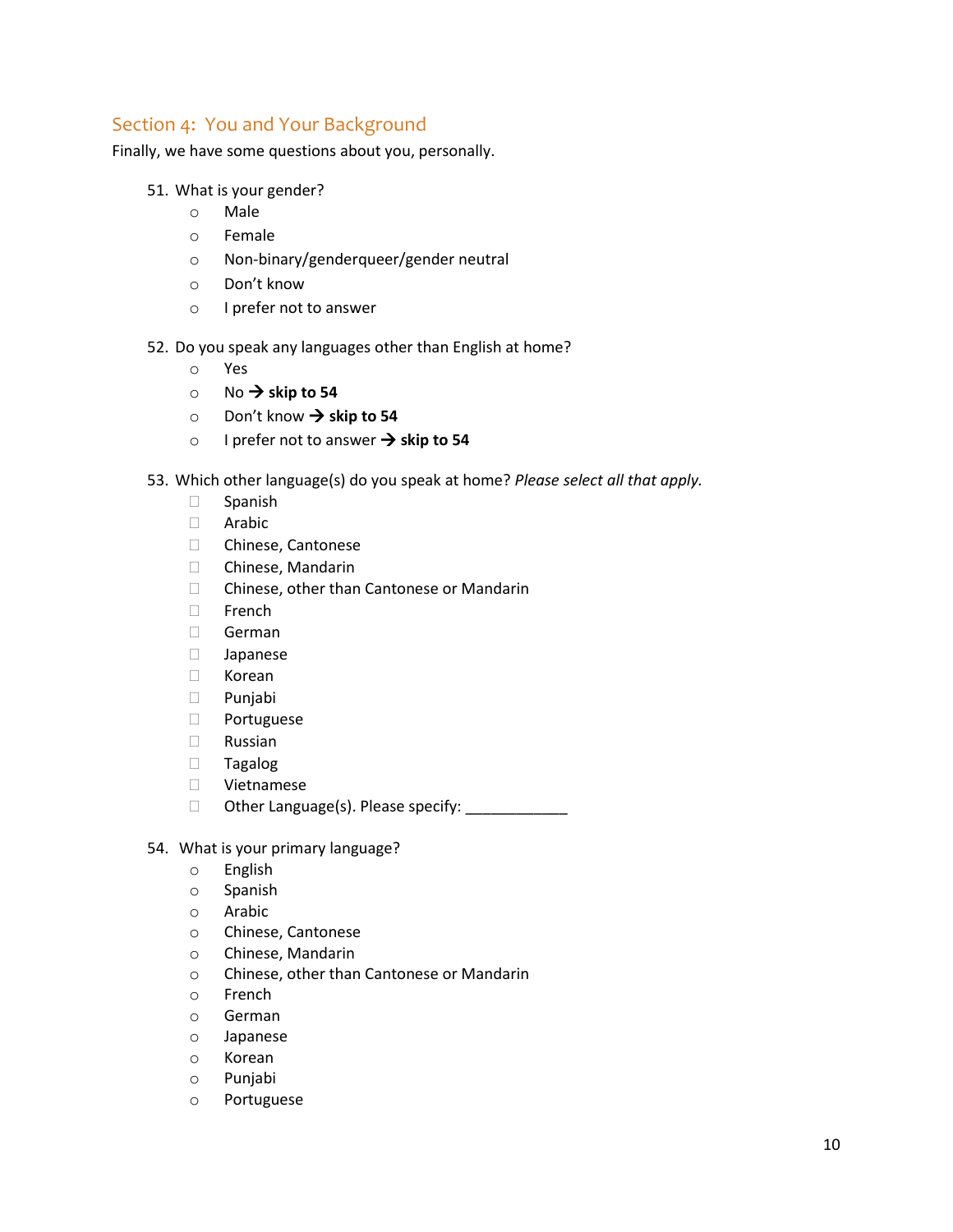- o Russian
- o Tagalog
- o Vietnamese
- o Other Language(s). Please specify: \_\_\_\_\_\_\_\_\_\_\_\_

55. Which language(s) do you speak when caring for children? *Please select all that apply*

- English
- Spanish
- Arabic
- Chinese, Cantonese
- Chinese, Mandarin
- □ Chinese, other than Cantonese or Mandarin
- $\Box$  French
- German
- Japanese
- Korean
- Punjabi
- Portuguese
- Russian
- Tagalog
- Vietnamese
- □ Other Language(s). Please specify: \_\_\_\_\_\_\_\_\_\_\_\_
- 56. What is the highest level of education that you have ever completed in the United States?
	- 8th grade or less → skip to 58
	- o 9th-12th grade, no diploma  $\rightarrow$  skip to 58
	- o GED or high school equivalency **skip to 58**
	- $\circ$  High school diploma  $\rightarrow$  skip to 58
	- o Some college credit but no degree
	- o Associate degree
	- o Bachelor's degree
	- o Graduate or professional degree
	- $\circ$  Not applicable, I have not completed any education in the United States  $\rightarrow$  skip to 58
	- o Don't know
	- o I prefer not to answer
- *57.* What was your major for the highest degree or some college you completed? *Please select all that apply.*
	- □ Early childhood/child development
	- □ Early childhood education
	- □ Early childhood special education
	- $\Box$  Elementary education
	- $\Box$  Special education
	- □ Human growth and development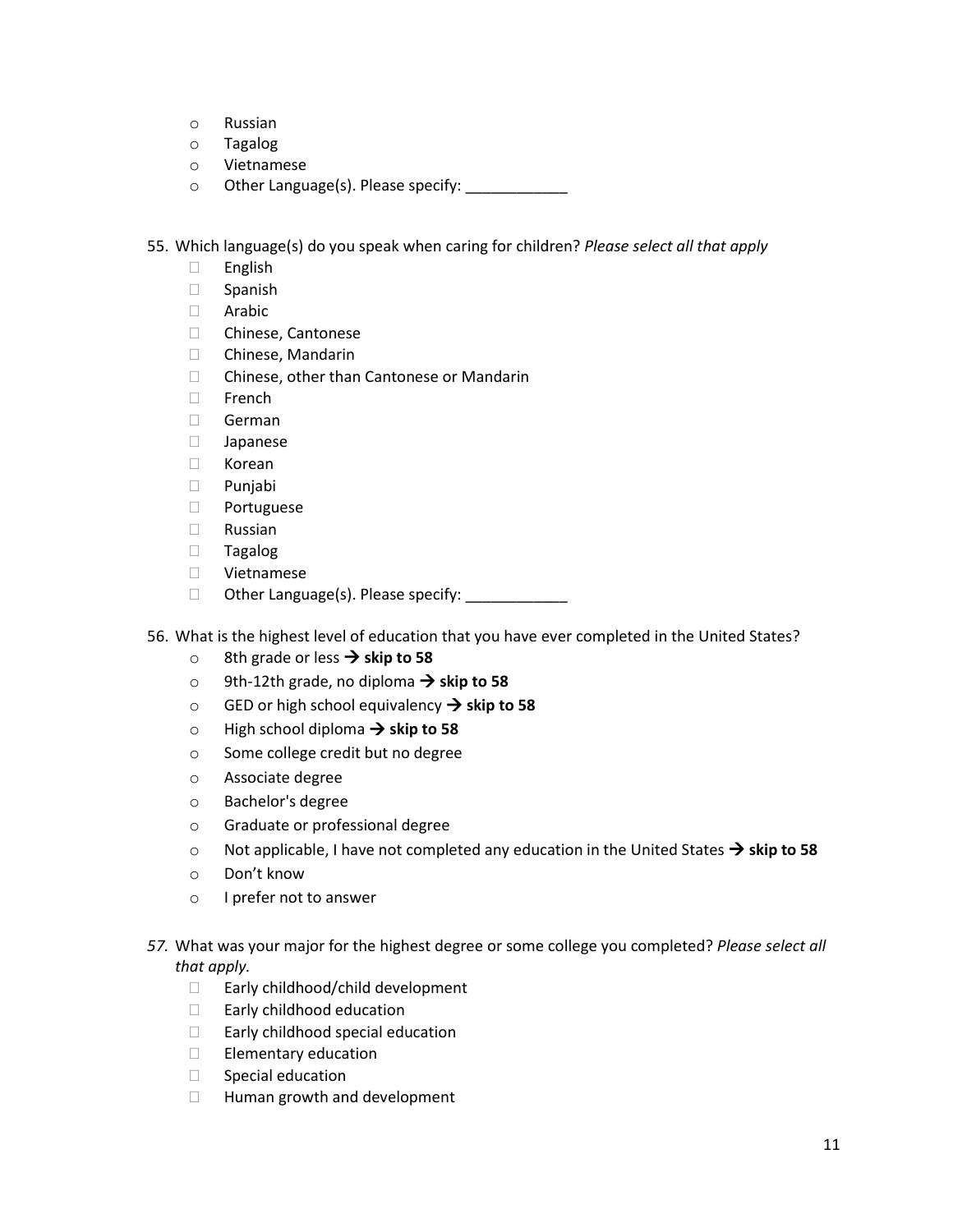- $\Box$  Clinical/counseling psychology
- □ Nursing or other health field
- □ Social work
- Other major(s). Please specify: \_\_\_\_\_\_\_\_\_\_\_\_\_\_\_\_\_
- □ Don't know
- $\Box$  I prefer not to answer

58. Have you completed education outside of the United States?

- o Yes
- $\circ$  No  $\rightarrow$  skip to 60
- o Don't know **skip to 60**
- o I prefer not to answer  $\rightarrow$  skip to 60
- 59. What is the highest level of education that you have completed outside of the United States?
	- o 8th grade or less
	- o 9th-12th grade, no diploma
	- o GED or high school equivalency
	- o High school diploma
	- o Some college credit but no degree
	- o Associate degree
	- o Bachelor's degree
	- o Graduate or professional degree
	- o Don't know
	- o I prefer not to answer
- 60. Do you have any of the following certificates? *Please select all that apply.*
	- California state teaching credential  $\rightarrow$  skip to 62
	- $\Box$  A teaching credential from another state  $\rightarrow$  skip to 62
	- □ Child Development Associate (CDA) Credential → skip to 62
	- □ California child development permit
	- $\Box$  At least 12 early childhood education or child development credits  $\rightarrow$  skip to 62
	- Other certificate. Please specify: \_\_\_\_\_\_\_\_\_\_\_\_\_\_\_\_\_\_\_\_\_\_ **skip to 62**
	- **None of the above**  $\rightarrow$  **skip to 62**
	- Don't know  $\rightarrow$  skip to 62
	- □ I prefer not to answer  $\rightarrow$  skip to 62
- 61. What is the highest California child development permit you hold?
	- o Assistant
	- o Associate Teacher
	- o Teacher
	- o Master Teacher
	- o Site Supervisor
	- o Program Director
	- o Not applicable
	- o Don't know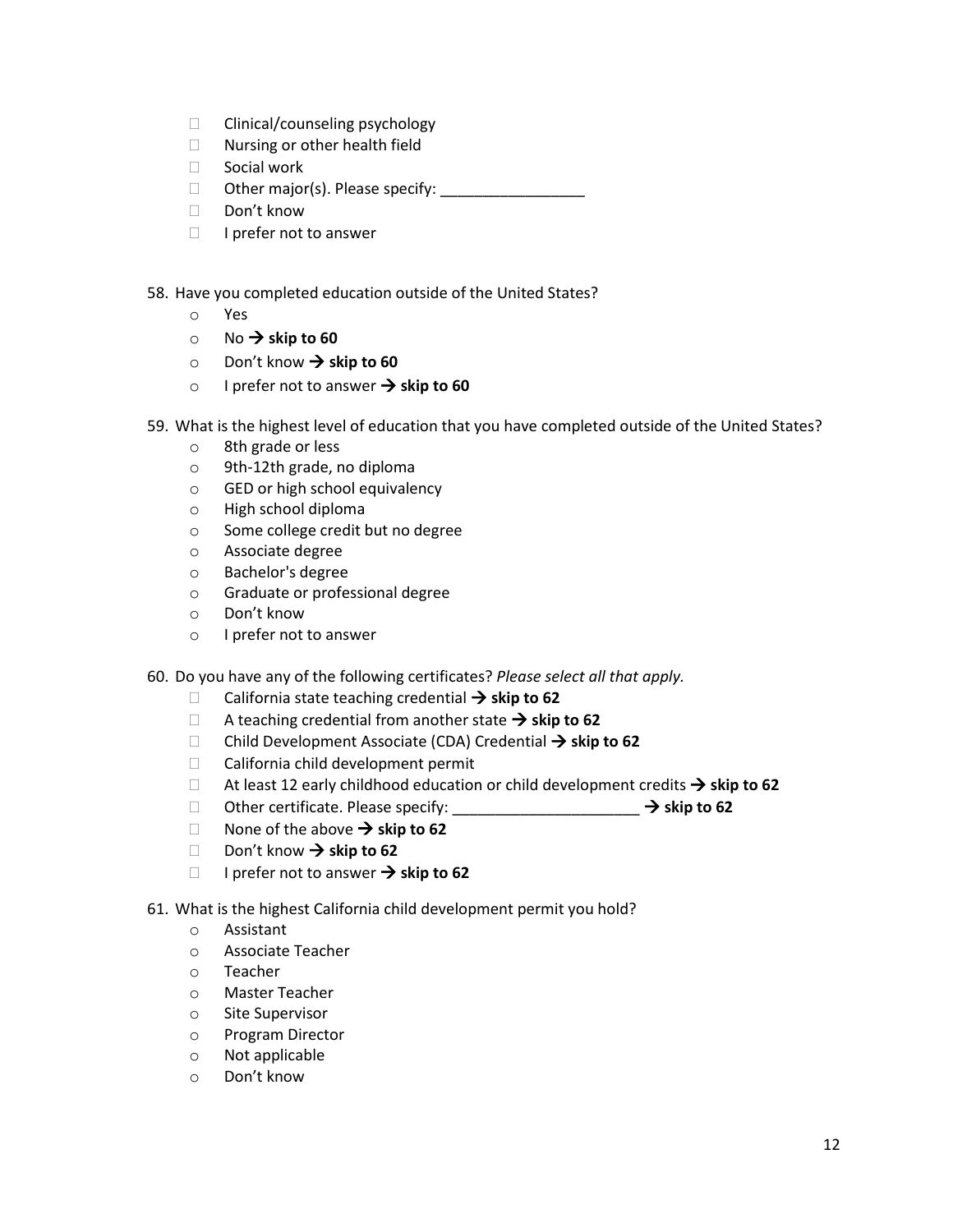- o I prefer not to answer
- 62. How many years have you been working with or taking care of children, other than your own?
	- o \_\_\_\_\_\_\_\_\_\_ year(s)
	- o Don't know
	- o I prefer not to answer
- 63. What is your current position? *Please select all that apply.*
	- Director/Executive Director/CEO
	- □ Assistant Director/Program Director
	- $\Box$  Teacher
	- □ Business Manager/Financial Manager/CFO
	- $\Box$  Other position:
	- $\Box$  I prefer not to answer
- 64. How many years have you been in your current position?
	- $\circ$  year(s)
	- o Don't know
	- o I prefer not to answer
- *65.* In the past 12 months, have you done any of the following to improve your skills or gain new skills in working with children? *Please select all that apply.*
	- $\Box$  Participated in any workshops
	- $\Box$  Participated in coaching, mentoring or ongoing consultation with a specialist
	- $\Box$  Made visits to classrooms in other programs
	- Attended a meeting of a professional organization like Zero-to-Three, NAEYC, or NAFCC
	- □ Enrolled in a course at a community college or four-year college or university relevant to your work with children under age 13

\_\_\_\_\_\_\_\_\_\_\_\_\_\_\_\_\_\_\_\_\_\_\_\_\_\_\_\_\_\_\_\_\_\_\_\_\_\_\_\_\_\_\_\_\_\_\_\_\_\_\_\_\_\_\_\_\_\_\_\_\_\_\_\_\_\_\_\_\_\_\_

- □ Other. Please specify:
- $\Box$  None of the above
- Don't know
- $\Box$  I prefer not to answer
- 66. How many hours of early childhood professional development (e.g., classes, workshops, training) did you complete in the last 12 months?
	- $\circ$  hour(s)
	- o Don't know
	- o I prefer not to answer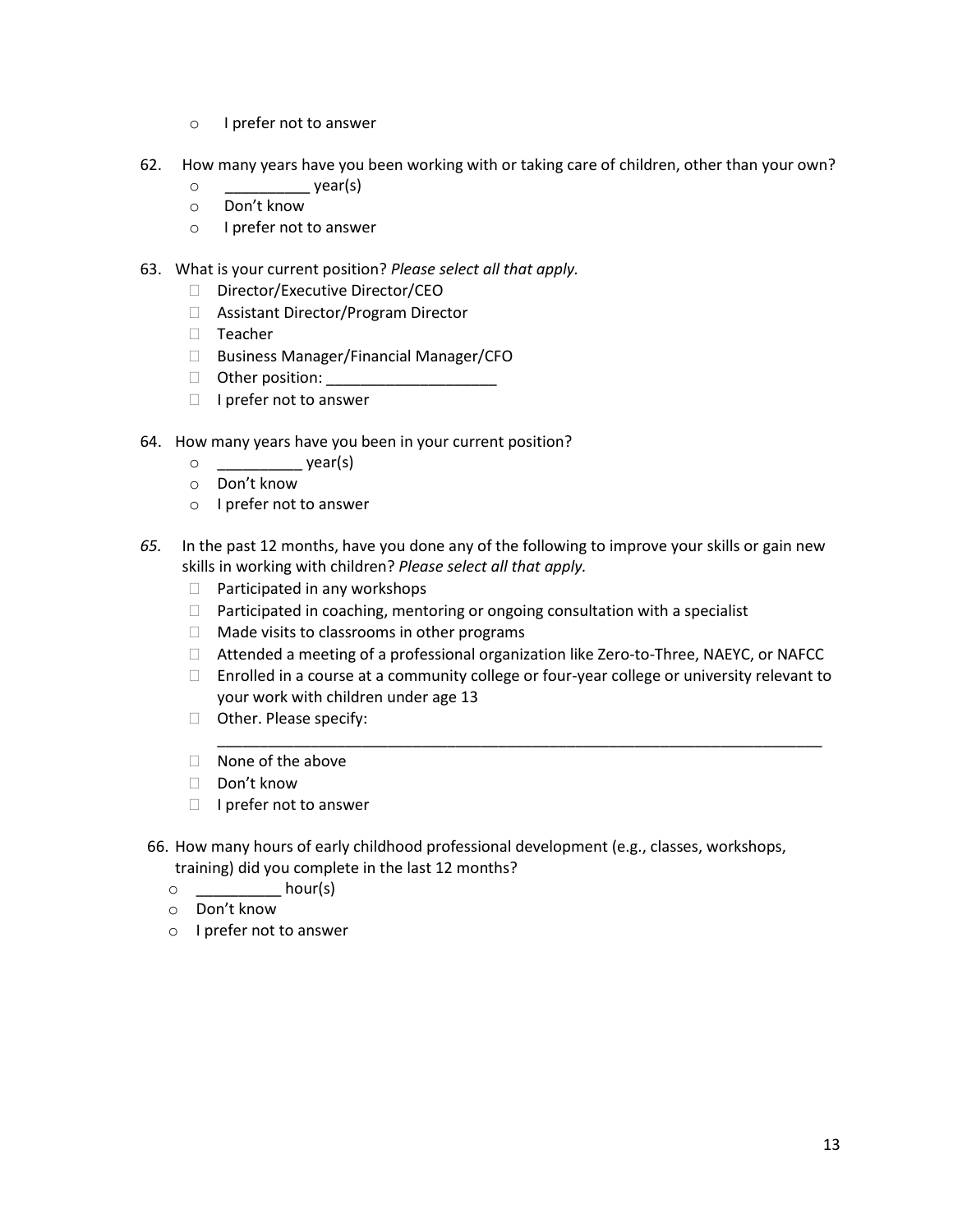# Section 5: Employee Education & Qualifications

**We would like to know more about the education and credentials status of the staff who worked directly with children (teachers, assistant teachers, aides, etc.) in March 2017.**

If you have more than 25 staff who work directly with children, please contact us at 1-866-694-8199.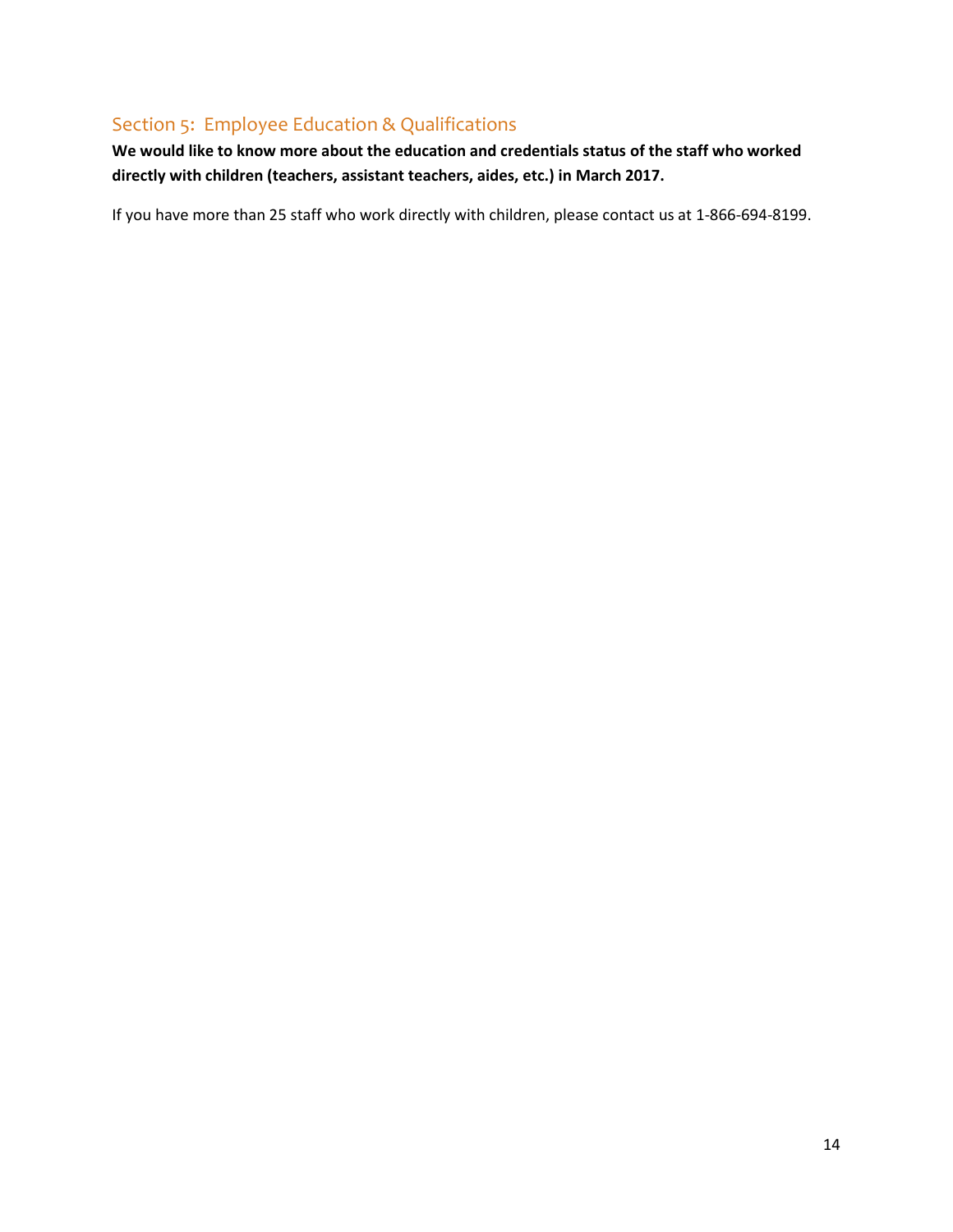

# **California Child Care Study Staff Qualification Worksheet**

Please use this sheet to log the highest education and credentials of staff who worked directly with children (teachers, assistant teachers, aides, etc.) in March 2017. If you have duplicate titles in your organization, please number the duplicates (e.g. Teacher 1, Teacher 2). You will enter this information into a table at the end of the survey.

|                                                                 | <b>Job Title</b>                                                                                                                                        | <b>Highest Level of Education</b> |                  |  |                                                                                      |  |  |  |  |                                                                |  |  |                                     | <b>Certificate</b><br>(please select all that apply)                             |                                                                                                                                                            |
|-----------------------------------------------------------------|---------------------------------------------------------------------------------------------------------------------------------------------------------|-----------------------------------|------------------|--|--------------------------------------------------------------------------------------|--|--|--|--|----------------------------------------------------------------|--|--|-------------------------------------|----------------------------------------------------------------------------------|------------------------------------------------------------------------------------------------------------------------------------------------------------|
|                                                                 | You can also include staff initials on this<br>sheet to help you distinguish each staff<br>member. However, only use job title in the<br>online survey. |                                   | Btt erabeat less |  | GEO of night school equivalent<br>oth 2th grade, radiators<br>High streamed airports |  |  |  |  | Some othere decide degree e<br>Graduate or processional degree |  |  | cattonia state reachines credettias | Critics Development Associate Condiction<br>Teachine creeking Krom and the State | History of this tool equipment deviations of use<br>Is the first of earth of the content of change of the content of<br>Other certificate, please specify: |
| $\mathbf{1}$                                                    |                                                                                                                                                         |                                   |                  |  |                                                                                      |  |  |  |  |                                                                |  |  |                                     |                                                                                  |                                                                                                                                                            |
| $\overline{2}$                                                  |                                                                                                                                                         |                                   |                  |  |                                                                                      |  |  |  |  |                                                                |  |  |                                     |                                                                                  |                                                                                                                                                            |
| $\overline{\mathbf{3}}$<br>4 <sub>1</sub>                       |                                                                                                                                                         |                                   |                  |  |                                                                                      |  |  |  |  |                                                                |  |  |                                     |                                                                                  |                                                                                                                                                            |
| 5 <sub>l</sub>                                                  |                                                                                                                                                         |                                   |                  |  |                                                                                      |  |  |  |  |                                                                |  |  |                                     |                                                                                  |                                                                                                                                                            |
| 6                                                               |                                                                                                                                                         |                                   |                  |  |                                                                                      |  |  |  |  |                                                                |  |  |                                     |                                                                                  |                                                                                                                                                            |
|                                                                 |                                                                                                                                                         |                                   |                  |  |                                                                                      |  |  |  |  |                                                                |  |  |                                     |                                                                                  |                                                                                                                                                            |
| $\boldsymbol{8}$                                                |                                                                                                                                                         |                                   |                  |  |                                                                                      |  |  |  |  |                                                                |  |  |                                     |                                                                                  |                                                                                                                                                            |
| 9                                                               |                                                                                                                                                         |                                   |                  |  |                                                                                      |  |  |  |  |                                                                |  |  |                                     |                                                                                  |                                                                                                                                                            |
| 10                                                              |                                                                                                                                                         |                                   |                  |  |                                                                                      |  |  |  |  |                                                                |  |  |                                     |                                                                                  |                                                                                                                                                            |
| 11                                                              |                                                                                                                                                         |                                   |                  |  |                                                                                      |  |  |  |  |                                                                |  |  |                                     |                                                                                  |                                                                                                                                                            |
| 12                                                              |                                                                                                                                                         |                                   |                  |  |                                                                                      |  |  |  |  |                                                                |  |  |                                     |                                                                                  |                                                                                                                                                            |
| 13                                                              |                                                                                                                                                         |                                   |                  |  |                                                                                      |  |  |  |  |                                                                |  |  |                                     |                                                                                  |                                                                                                                                                            |
| 14                                                              |                                                                                                                                                         |                                   |                  |  |                                                                                      |  |  |  |  |                                                                |  |  |                                     |                                                                                  |                                                                                                                                                            |
| 15                                                              |                                                                                                                                                         |                                   |                  |  |                                                                                      |  |  |  |  |                                                                |  |  |                                     |                                                                                  |                                                                                                                                                            |
| 16                                                              |                                                                                                                                                         |                                   |                  |  |                                                                                      |  |  |  |  |                                                                |  |  |                                     |                                                                                  |                                                                                                                                                            |
| 17                                                              |                                                                                                                                                         |                                   |                  |  |                                                                                      |  |  |  |  |                                                                |  |  |                                     |                                                                                  |                                                                                                                                                            |
| 18                                                              |                                                                                                                                                         |                                   |                  |  |                                                                                      |  |  |  |  |                                                                |  |  |                                     |                                                                                  |                                                                                                                                                            |
| 19                                                              |                                                                                                                                                         |                                   |                  |  |                                                                                      |  |  |  |  |                                                                |  |  |                                     |                                                                                  |                                                                                                                                                            |
| $\begin{array}{r} 20 \\ 21 \\ 22 \\ 23 \\ 24 \\ 25 \end{array}$ |                                                                                                                                                         |                                   |                  |  |                                                                                      |  |  |  |  |                                                                |  |  |                                     |                                                                                  |                                                                                                                                                            |
|                                                                 |                                                                                                                                                         |                                   |                  |  |                                                                                      |  |  |  |  |                                                                |  |  |                                     |                                                                                  |                                                                                                                                                            |
|                                                                 |                                                                                                                                                         |                                   |                  |  |                                                                                      |  |  |  |  |                                                                |  |  |                                     |                                                                                  |                                                                                                                                                            |
|                                                                 |                                                                                                                                                         |                                   |                  |  |                                                                                      |  |  |  |  |                                                                |  |  |                                     |                                                                                  |                                                                                                                                                            |
|                                                                 |                                                                                                                                                         |                                   |                  |  |                                                                                      |  |  |  |  |                                                                |  |  |                                     |                                                                                  |                                                                                                                                                            |
|                                                                 |                                                                                                                                                         |                                   |                  |  |                                                                                      |  |  |  |  |                                                                |  |  |                                     |                                                                                  |                                                                                                                                                            |